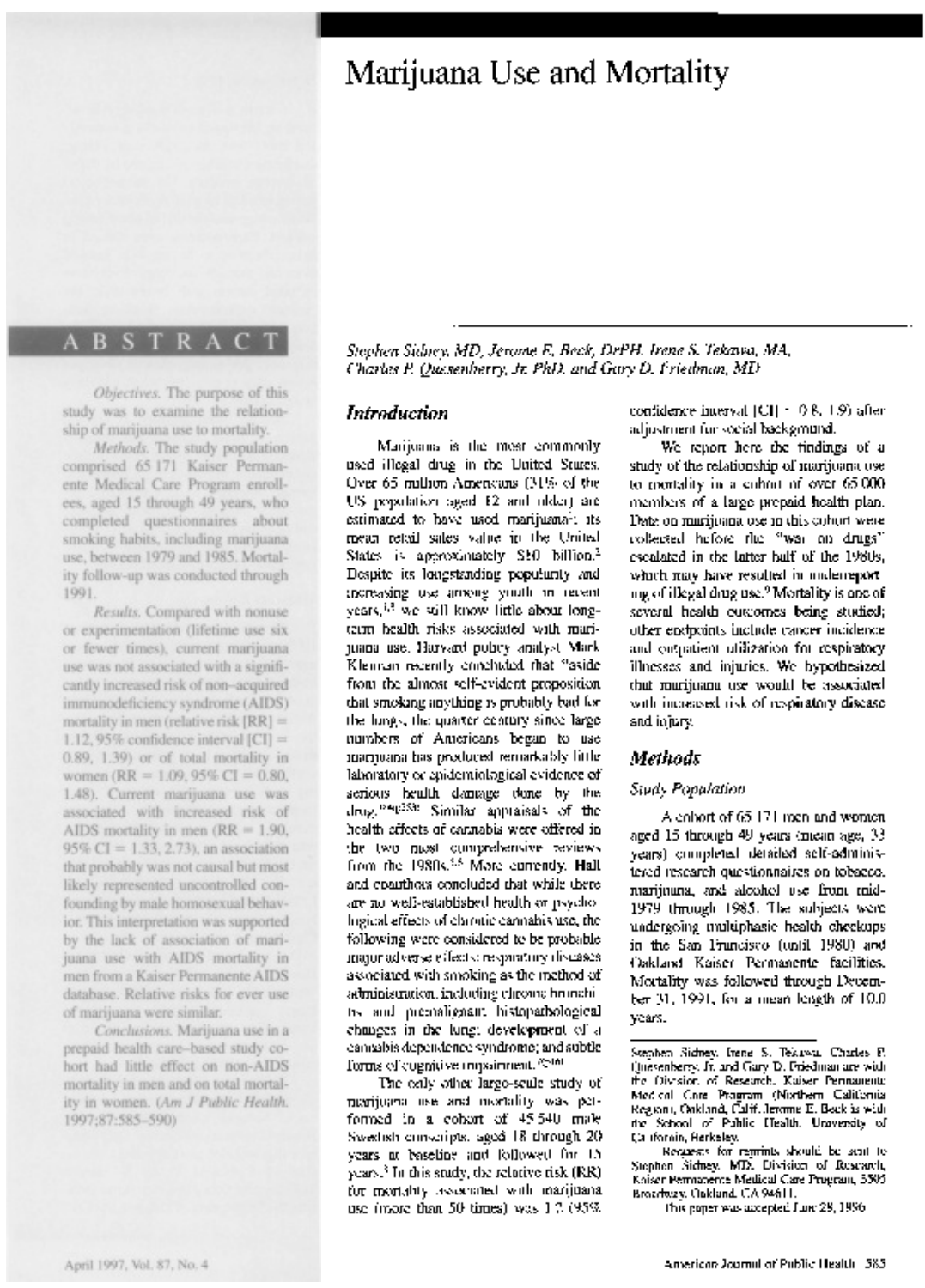#### TABLE 1-Sociodemographic Characteristics of a Cohort of Kaiser Permanente Medical Care Program Members (n = 65 171), by Sex and Marijuana Use Status: Oakland and San Francisco, June 1979 through December 1985

|                                   |                 | Merijuane Use, % |              |              |                           |  |  |
|-----------------------------------|-----------------|------------------|--------------|--------------|---------------------------|--|--|
|                                   | No.             | Never            | Experimental | Former       | Current                   |  |  |
|                                   |                 | Nen.             |              |              |                           |  |  |
|                                   |                 | (n – 9103).      | $(n = 5304)$ |              | $(n = 6114)$ $(n = 7560)$ |  |  |
| Age at entry, y                   |                 |                  |              |              |                           |  |  |
| 15–19<br>20-2B                    | 969.<br>7802    | 32.Y<br>21.B     | 17.5<br>16.3 | 17.1<br>25.2 | 33.4<br>36.P              |  |  |
| 30–39                             | 11 619          | 27.9             | 18.B         | 25.1         | 28.4                      |  |  |
| 40–49                             | 7592            | 50.3             | 22.1         | 13.8         | 13.7                      |  |  |
| <b>Hace</b>                       |                 |                  |              |              |                           |  |  |
| White                             | 15175           | 26.4             | 19. I        | 24.7         | 29.8                      |  |  |
| <b>Black</b>                      | 6628            | 30.4             | 19.0         | 19.B         | 3D.B                      |  |  |
| Aslan                             | 3075            | 65.3             | 16.7         | 11.4         | 6.G                       |  |  |
| H spanir:<br>Other/unknown        | 1.353<br>856    | 37.3<br>36.6     | 21.3<br>18.6 | 19.2<br>21.3 | 22.2<br>23.6              |  |  |
|                                   |                 |                  |              |              |                           |  |  |
| Education<br>High achool or less  | 4786            | 35.7             | 18.1         | 18.1         | 28.2                      |  |  |
| Technical or business.            | 1 113           | 37.B             | 18.9         | 18.2         | 25.1                      |  |  |
| BOTTOOH                           |                 |                  |              |              |                           |  |  |
| Some college                      | B 406           | 28.8             | 18.6         | 22.2         | 30.4                      |  |  |
| College graduate                  | 6424            | 34.B             | 18.3         | 21.9         | 25.0                      |  |  |
| Postgraduate                      | 6 793           | 31.5             | 20.3         | 23.9         | 24.9                      |  |  |
| Unknown                           | 557             | ≜.13             | 19.4         | 28.8         | 22.6                      |  |  |
| Marilal slalus.<br>Never married, | 9 159           | 22.0             | 16.7         | 24.3         | 37.1                      |  |  |
| Married                           | 12949           | 43.9             | 19.6         | 18.7         | 17.9                      |  |  |
| Remarred                          | 1777            | 27.2             | 24.D         | 24.3         | 24.5                      |  |  |
| Separatez                         | 951             | 21.0             | 18.2         | 22.7         | 38.1                      |  |  |
| Divorced                          | 2.680           | 20.8             | 19.B         | 24.9         | 34.6                      |  |  |
| Widowed                           | 71              | 42.3             | 29.6         | 14.1         | 14.1                      |  |  |
| Unknown                           | 514             | 28.4             | 17.7         | 29.2         | 24.7                      |  |  |
| Total                             | 28 061          | a2 4             | 18.9         | 21.B         | 26.9                      |  |  |
|                                   |                 | Women            |              |              |                           |  |  |
|                                   |                 | $(n + 15.952)$   | $(n - 7913)$ |              | $(n = 6657)$ $(n = 6566)$ |  |  |
| Age at entry, y                   |                 |                  |              |              |                           |  |  |
| 15-19                             | 1773            | 33.6             | 22.1         | 19.4         | 24.P                      |  |  |
| 20-29                             | 12414           | 30.B             | 21.1         | 22.6         | 25.3                      |  |  |
| 30-39                             | 14.240<br>B 663 | 40.1<br>87.0     | 22.3<br>19.8 | 20.1<br>7.5  | 17.5<br>5.7               |  |  |
| 40-49                             |                 |                  |              |              |                           |  |  |
| Пасе<br>White.                    | 18323           | 30.9             | 23.3         | 24.1         | 21.8                      |  |  |
| <b>Bleck</b>                      | ገ 699           | 48.6             | 21.6         | 43.T         | 16.8                      |  |  |
| Asiani                            | 4 154           | 74.7             | 13.3         | 7.2          | 4.8                       |  |  |
| Hispanic                          | 1807            | 58.B             | 18.3         | 12 1         | 12.D                      |  |  |
| Other/unknawr-                    | 1 117           | 44.9             | 21.3         | 16.9         | 16.9                      |  |  |
| Education                         |                 |                  |              |              |                           |  |  |
| High schoorer less                | 7 927           | 52.4             | 19.B         | 13.D         | 14.9                      |  |  |
| lechnical or business.            | 1945            | 4B.4             | 22.9         | 13.0         | 16.3                      |  |  |
| school<br>Soma collegel           | 12 C19          | 41.2             | 21.5         | 18.0         | 19.4                      |  |  |
| College graduate,                 | 791B            | 43.3             | 20.3         | 19.1         | 17.3                      |  |  |
| Postgraduate                      | 8524            | 33.3             | 23.9         | 23.4         | 19.5                      |  |  |
| Unknown                           | 757             | 41.0             | 21.9         | 23.3         | 13.B                      |  |  |
| Martal status                     |                 |                  |              |              |                           |  |  |
| Never married                     | 11 55B          | 29.9             | 21.1         | 22.9         | 26.2                      |  |  |
| Married                           | 15550           | 56.4             | 19.4<br>26.B | 13.8<br>200  | 10.7<br>14.3              |  |  |
| Romarried                         | 2 DO9<br>1521   | 38.6<br>56.4     | 23.9         | 15.4         | 23.A                      |  |  |
| Separated<br>Divorced             | 5340            | 35.4             | 24.9         | 19.3         | 20.4                      |  |  |
| Widowrd                           | 416             | 64.2             | 17.6         | 9.4          | 8.3                       |  |  |
| Unknown                           | 6195            | 36.1             | 23.3         | 24.3         | 16.3                      |  |  |
| Total                             | 37 090          | 43.D             | 21.3         | 17.6         | 17.7                      |  |  |
|                                   |                 |                  |              |              |                           |  |  |

## Definitions of Use

Current marijuana smoking was defined by admission to smoking currently and more than six times ever. Former marijuana smoking was defined by denial of current smoking but admission to having smoked more than six times ever. Nonsmoking was defined as never having smoked. Experimenters were defined as those admitting to having ever smoked from one through six times. Ever users included current and former users but excluded experimenters. Smoking duration was expressed as total years of use. Smoking frequency was expressed as less than once per month, once or twice per month, once or twice per week, and daily or almost daily.

Persons were classified as current, former, or never smokers and users of alcoholic beverages on the basis of their questionnaire responses.<sup>10,11</sup> Current and former smokers were categorized by frequency (number of cigarettes per day) and duration (years) of smoking. Current alcohol users were categorized by usual numbers of drinks consumed per day.

## Mortality Follow-Up

Mortality was ascertained through 1991 by computer-matching study cohort members with the Kaiser Permanente Medical Care Program membership file as of 1992 and extracting a list of subjects who were no longer members. From this list we accepted as confirmed deaths those ascertained in previous research studies. The mortality status of the remaining study subjects who were no longer members was ascertained by computermatching names and other demographic data with the California death file, using the California Automated Mortality Linkage and Information System (CAM-LIS).'2 Death certificate-specified underlying causes of death (International Classification of Diseases, 9th rev.-ICD-9) were used for coding. Centers for Disease Control and Prevention criteria were used to code acquired immunodeficiency syndrome (AIDS) prior to the introduction of specific disease codes associated with the human immunodeficiency virus (HIV) in 1987.13

Deaths of subjects who left California were investigated by linking pertinent Social Security numbers to a Pension Benefits Information (Tiburon, Calit) database that included mortality data from the state of California Center for Health Statistics, the Social Security Administration, the Department of Defense, the Civil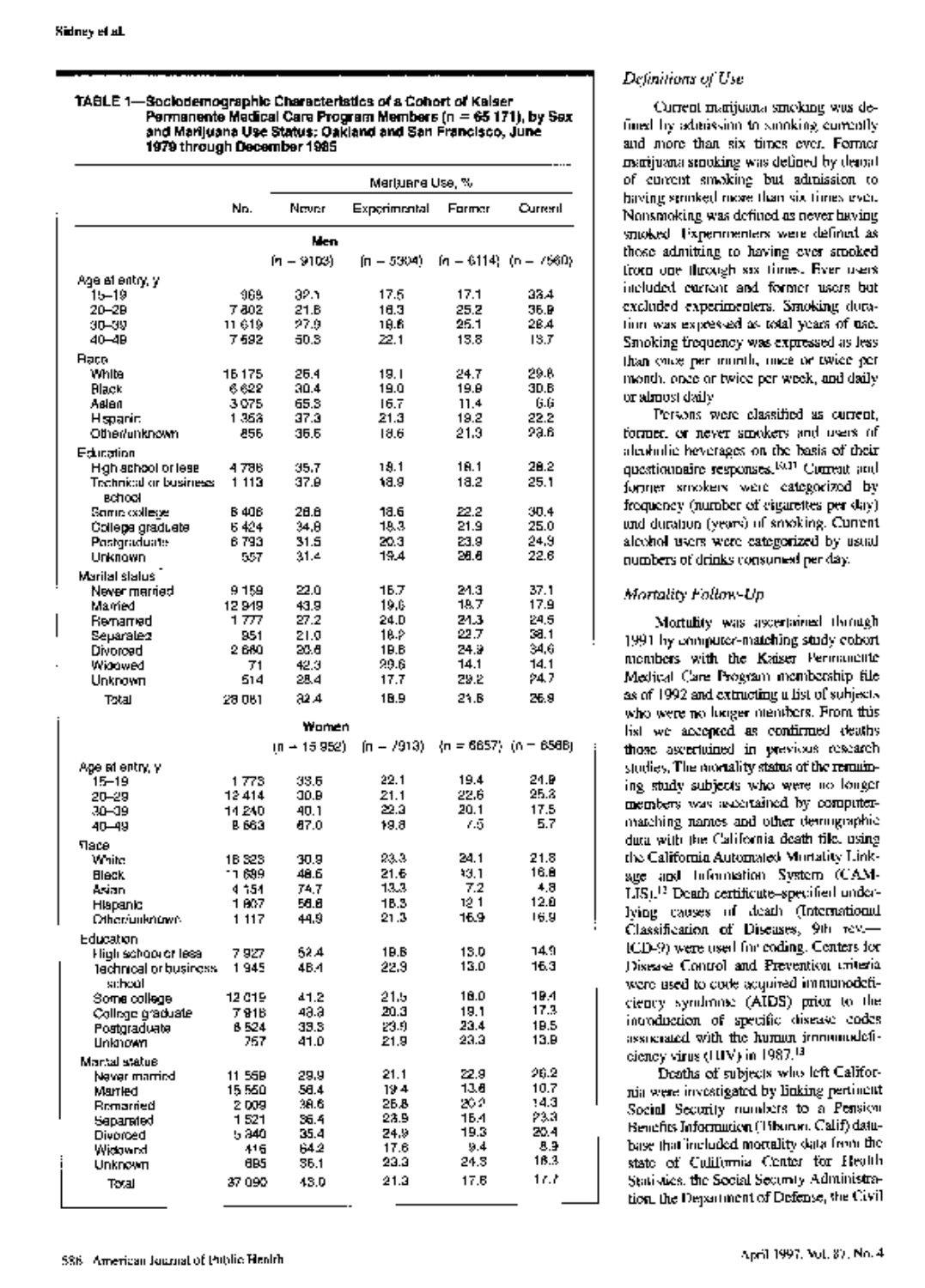#### TABLE 2-Relative Risk of Death for Ever Users and Current Users of Marijuana, by Sex and Cause of Death: Kaiser Permanente Medical Care Program Members (n = 65 171), Oakland and San Francisco, June 1979 through December 1985

|                      |        | Ever Users            |                                                 | Current Users       |                         |                                            | No. Deaths in                           |
|----------------------|--------|-----------------------|-------------------------------------------------|---------------------|-------------------------|--------------------------------------------|-----------------------------------------|
| Cause of             | No.    | Full Model"           | Nonsmokers/<br>Occasional Drinkers <sup>b</sup> | No.                 | Full Model <sup>9</sup> | Nonsmokers/<br>Occasional Drinkers"        | <b>Reference</b><br>Group<br>(Norwsers) |
| Death                | Deetha | <b>FIFI (B5% CI)</b>  | RR (95% CI)                                     | Deaths <sup>n</sup> | RR (95% CF)             | RR (95% CI)                                | Experimenters                           |
|                      |        |                       |                                                 |                     |                         |                                            |                                         |
|                      |        |                       | Men                                             |                     |                         |                                            |                                         |
| AIDS.                | 152    | 1.89 (1.29, 2.52)     | $2.34$ (1.32, 4.14)                             | 104                 |                         | 1.90 (1.33, 2.73) 1.91 (1.02, 3.55)        | 55                                      |
| Non-AIDS             | 286    | 1.11 (0.92, 1.34)     | 1.25 (0.82, 1.89).                              | 153                 |                         | 1.12 (0.89, 1.39) 1.15 (0.67, 1.97)        | 315                                     |
| <b>Мворіавть</b>     | 45.    | $0.78$ $(0.52, 1.18)$ | $0.46$ (0.15, 1.41)                             | 30                  |                         | 0.97 (0.51, 1.56) 0.75 (0.21, 2.69)        | 90                                      |
| Circulatory disease. | 60     | 1.08(0.75, 1.55)      | 1.36 (0.58, 3.19)                               | 37                  |                         | 1.22 (0.80, 1.87) 1.80 (0.68, 4.73)        | 102                                     |
| injury polaoning     | 92     | 1.24 (0.87, 1.75)     | 1.65 (0.84, 3.23).                              | 47                  |                         | $0.99(0.66, 1.50)$ $\pm$ 23 $(0.51, 2.95)$ | 72                                      |
| Other causes         | 69     | 1.47 (0.98, 2.22)     | 1.71 (0 62, 4 68).                              | 39                  |                         | 1.39 (0.86, 2.24) 0.68 (0.14, 3.45)        | 51                                      |
| <b>Unknown</b>       | 12     | .                     | .                                               | в                   |                         |                                            | 7                                       |
| Totel                | 430    | 1.28 (1.09, 1.50).    | 1.5B(1.14, 2.18)                                | 265                 |                         | 1.33 (1.11, 1.59) 1.50 (1.01, 2.22)        | 377                                     |
|                      |        |                       | <b>Women</b>                                    |                     |                         |                                            |                                         |
| Neoplasma            | 36     | $0.82$ (0.54, 1.22)   | 0.70(0.31, 1.5B)                                | 19                  |                         | 0.86(0.51, 1.45) 0.56(0.17, 1.90)          | 155                                     |
| Circulatory disease  | 13     | 0.69(0.35, 1.33)      | 0.34(0.04, 2.90)                                | 10                  |                         | $0.96(0.46, 2.02)$ $0.70(0.08, 5.95)$      | 64                                      |
| injury/poleoning     | 26     | 1.39 (0.79, 2.44)     | 1.40 (0.65, 3.04)                               | 19                  |                         | 1.86 (0.98, 3.51) 2.04 (0.85, 4.91)        | 36                                      |
| Other causes:"       | 16     | 0.76(0.39, 1.46)      | 0.40(0.05, 3.35)                                | 10                  |                         | 0.95(0.45, 2.04) 0.84(0.10, 7.23)          | 50                                      |
| Unknown              | 4      | .                     | $\cdots$                                        | з                   |                         | .                                          | 4                                       |
| Total                | 97     | 0.90(0.69, 1.16)      | 0.81(0.49, 1.34)                                | 61                  |                         | 1.09 (0.80, 1.48) 1.03 (0.55, 1.90).       | 311                                     |

Note.  $RR =$  relative risk,  $Cl =$  confidence interval.

aAdjusted for age, race, education, marital status, obesity, cigarette smoking, and alcohol use.

bAdjusted for age, race, education, marital status, and obesity. Clncludes 3 AIDS deaths.

dNo. deaths in current users is included in no. deaths in ever users.

Service Commission, and the Railroad Retirement Board. While Social Security numbers were available for about two thirds of the study cohort, only 27 of 1215 deaths (2.2%) were ascertained by out-ofstate search. Since causes of death were unavailable for out-of-state deaths, these deaths were included in analyses of total mortality but excluded in subcategory mortality analyses.

The overall age-specific mortality rates of this group were about three quarters as large as the corresponding 1987 United States rates,14 a discrepancy we attribute to the probable better health and predominantly employed status of our insured population and to our inability to ascertain mortality in subjects without Social Security numbers who had left California.

#### Analysis

SAS programs were used for statistical analyses.<sup>15</sup> Cox proportional hazards models were used to examine the joint effect of sociodemographic characteristics and use of marijuana, tobacco, and alcohol on mortality risk; estimates of relative risks and associated 95% confi-

dence intervals were obtained from these models.'6 Age-squared terms were entered into Cox proportional hazards models to determine whether there was a nonlinear relationship between age and mortality and were included when significant. Interactions between marijuana and tobacco use and between marijuana and alcohol use were tested in the selected models (total mortality, AIDS mortality [men only], non-AIDS mortality [men] only], and mortality from injuries/poisonings) by including cross-product terms in our proportional hazards models. None of the interactions were statistically significant  $(P \leq .05)$ .

## Results

Sociodemographic characteristics of the sample are shown in Table 1. The cohort consisted of 38% nonusers, 20% experimenters, 20% former users, and 22% current users. The percentage of ever users was highest in the 20- through 29 year-old age group. Ever use of marijuana was more common among men than among women and was highest among Whites. Never-married men and women

were about twice as likely to be ever users as their married counterparts. Sociodemographic pattems were generally similar for current marijuana use.

Current marijuana users were twice as likely as never users to be current tobacco cigarette smokers and nearly 2.5 times as likely to be alcohol drinkers. The percentage of current smokers was 21% for never marijuana users, 31% for experimenters, 32% for former users, and 42% for current users. The corresponding percentages of those consuming one or more drink per day were 16%, 27%, 31%, and 39%. While few marijuana users were nonusers of alcohol, a substantial proportion of ever marijuana users (25% of men, 30% of women) and current marijuana users (22% of men, 28% of women) were nonsmokers of tobacco cigarettes and occasional (less than once per month) drinkers.

We compared risks of mortality associated with ever and current use relative to never or experimental use of marijuana. There were 807 deaths among men and 408 deaths among women in this cohort. We performed analyses for total mortality, AIDS (men only), neoplasms, circula-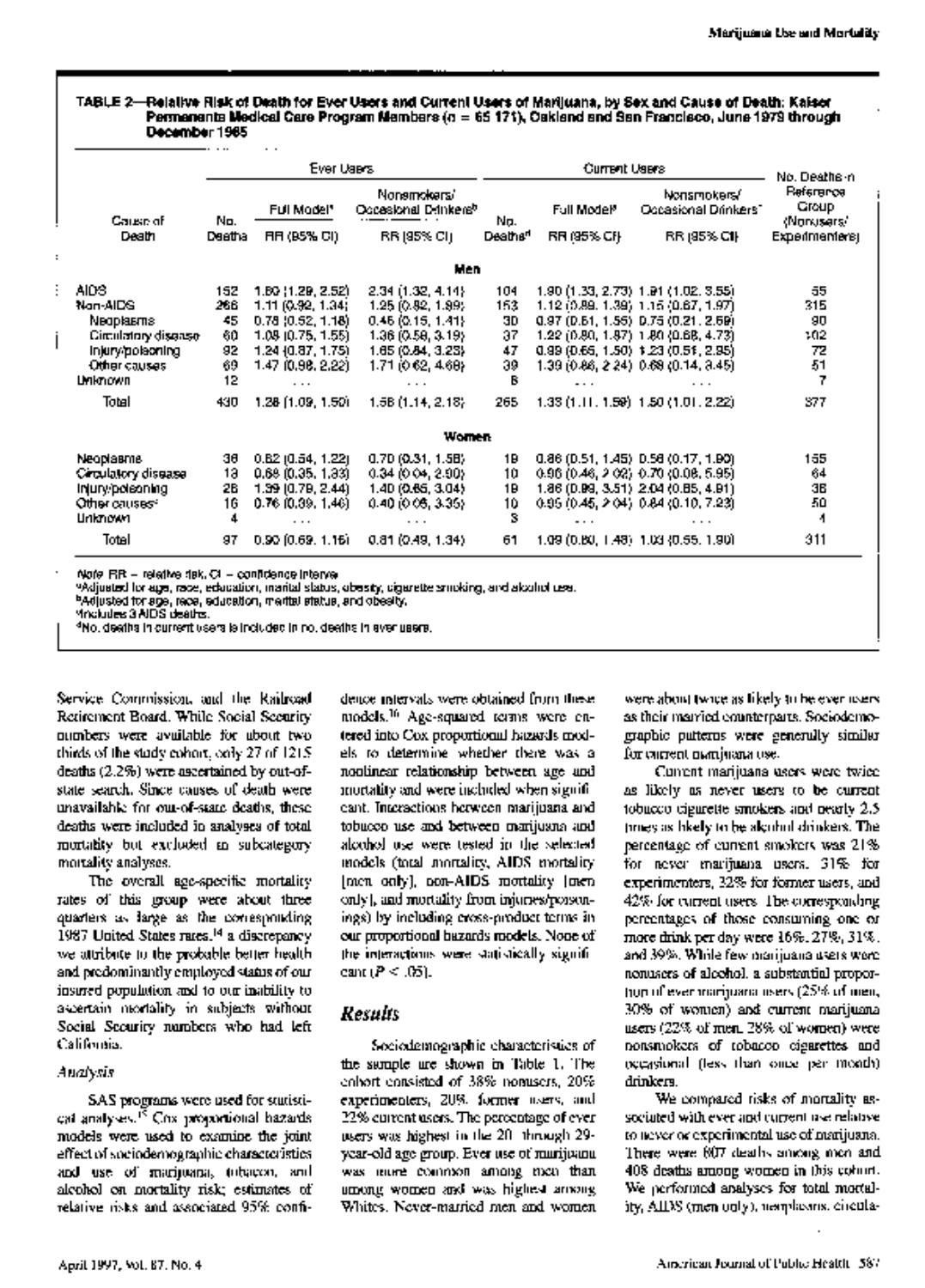|                        | Current<br>Cigarette Sinoking?<br><b>RR (B5% CI)</b> | Consumption of Three on        | Current Marijuana Use <sup>c</sup> |                      |  |
|------------------------|------------------------------------------------------|--------------------------------|------------------------------------|----------------------|--|
|                        |                                                      | More Alcoholic Drinks per Dayb | At Least Once a Week               | Daly<br>BB (96% CI). |  |
|                        |                                                      | <b>RR (B5% CI)</b>             | RR (95% GI)                        |                      |  |
| Men                    |                                                      |                                |                                    |                      |  |
| <b>AIDS</b>            | 1.84 (1.15, 2.34)                                    | 0.94 (0.60, 1.47)              | 2.09 (1.42, 3.06)                  | 1.65(0.97, 2.62)     |  |
| Non-AIDS               | 1.76 (1.40, 2.20).                                   | 1 21 (0.94, 1.56).             | 1.17(0.91, 1.51)                   | 1.31 (0.93, 1.84).   |  |
| Total mortality        | 1.75 (1.45, 2.11).                                   | 1.13 (0.91, 1.40)              | 1.46 (1.19, 1.79)                  | 1.43 (1.08, 1.90).   |  |
| Women: Total mortality | 1.58 (1.25, 2.01)                                    | 1.90 (1.31, 2.76)              | 1.23 (0.84, 1.80)                  | 1.44(0.80, 2.56)     |  |

Note. The model was adjusted for age, race, education, marital status, obeaity, cigarette smoking, and alcohol use. RR = relative risk; Cl = confidence interval.

aRelative to nonsmoking.

bRelative to occasional alcohol use. CRelative to nonuser/experimental user status.

tory disease, injury or poisoning, "other causes" of mortality, and total non-AIDS mortality (men only) (Table 2).

### Marijuana Use in Relation to Mortality

For men, ever use of marijuana was associated with a significantly increased risk of total mortality (28%) and AIDS mortality (80%) and a nonsignificant  $(P \geq$ .05) increase (11%) in risk of non-AIDS mortality. Relative risks associated with ever marijuana use for these mortality categories were similar or higher in nonsmokers/occasional drinkers (a group in which marijuana use could be evaluated without uncontrolled confounding by cigarette and substantial alcohol use). Of note was the nearly significant 47% increase in "other causes" of mortality, examination of which revealed higher proportions of deaths from infectious diseases and from alcohol and drug abuse in ever users than in never users/ experimenters. Current marijuana use was also associated with a significantly increased risk in men of total mortality (33%) and AIDS mortality (90%).

In women, there were no significant increases or decreases in mortality risk associated with ever or current marijuana use. Current use was associated with a nearly significant 86% increase in mortality from injury or poisoning, which could not be attributed to any specific category of injury.

Relative risks associated with marijuana use among nonsmokers/occasional drinkers were generally similar to those for the complete cohort, suggesting that increased risks in the complete cohort

were not an artifact resulting from incomplete control of the effects of cigarette smoking or alcohol use. The results of an analysis of mortality excluding subjects who died within the first <sup>5</sup> years of follow-up (data not shown) were similar to the overall results shown in Table 2, suggesting that the overall results were uncompromised by the possibility that serious illness occurring before the multiphasic health checkup affected subjects' decision to use marijuana.

Duration of use in current marijuana users was not consistently related to the risk of AIDS mortality in men or to total mortality in women, and had an inverse tendency in relationship to total and non-AIDS mortality in men (data not shown). A continuous duration-of-use variable was not significant when added to the full models for each mortality outcome.

Marijuana use at least once a week was associated with slightly higher relative risks of mortality than less frequent use. The addition of frequency of use improved the fit of the model  $(P \le .05)$ only for total mortality in men  $(RR = 1.25)$ ,  $95\%$  CI = 0.97, 1.62, for total mortality among those who used less than once a week and RR =  $1.46$ , 95% CI = 1.19, 1.79, among those who used at least once a week, relative to nonusers/experimenters).

## AIDS Mortality

The vast majority of AIDS deaths  $(172/207 = 83%$ ) occurred among never married men. Current marijuana use was nearly twice as high in never married as in married men (Table 1), raising the ques-

tion of whether analytic control for marital status was insufficient to adjust for confounding lifestyle factors, particularly male homosexual behavior.

To address this question, the study cohort was linked to the Northem California Kaiser Permanente Medical Care Program AIDS Database, which revealed 214 men with a diagnosis of AIDS after determination of their marijuana use status. The prevalence of current marijuana use at the time of the checkup (56%) in these AIDS patients was substantially higher than the prevalence in unmarried men in the total study cohort (38%).

For these 214 AIDS patients, current marijuana use was associated with a nonsignificant decrease in relative risk for total mortality  $(RR = 0.78, 95%$  Cl = 0.47, 1.30) and for AIDS mortality (RR  $\sim$  0.71, 95% CI = 0.41, 1.23). Assuming that most of the unmarried men who developed AIDS were homosexual or bisexual, these findings supported the hypothesis that the prevalence of marijuana use was higher in homosexual and bisexual men in the cohort, a group at high risk for AIDS mortality. Therefore, male homosexual behavior, a critical confounding variable, could not be controlled for in complete cohort mortality analyses.

#### Comparative Risks of Tobacco, Alcohol, and Marijuana Use

The relative risks of total mortality in men and women, and of AIDS and non-AIDS mortality in men, associated with current cigarette smoking, consumption of three or more drinks per day, and current marijuana use are shown in Table 3. Except for AIDS mortality, the risks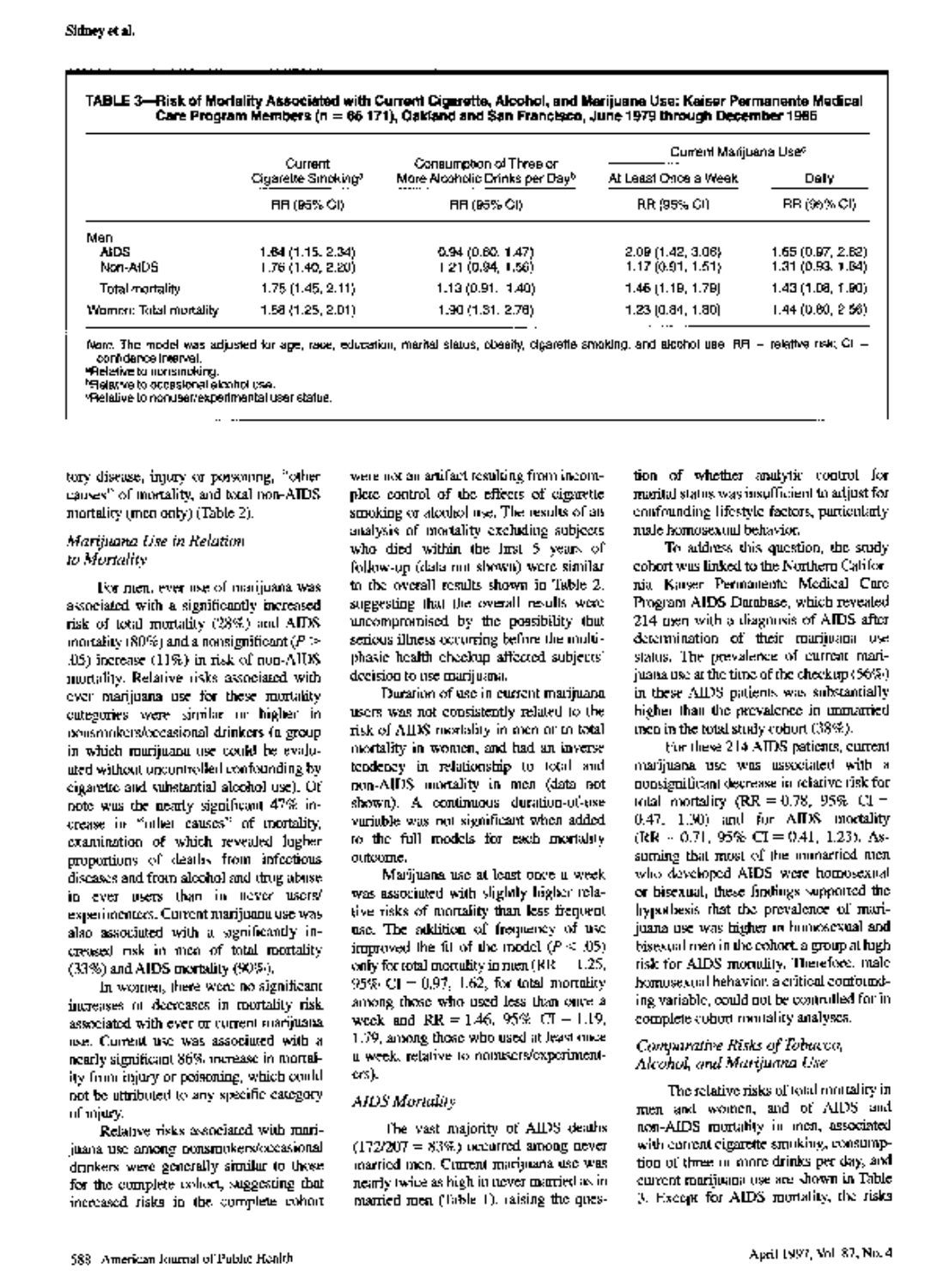associated with marijuana use were lower than those for tobacco cigarette smoking. Compared with consumption of three or more drinks per day, marijuana use was associated with a higher risk of total mortality and AIDS mortality in men and a lower risk of total mortality in women.

## Discussion

The main overall findings were an increased risk of total mortality associated with marijuana use in men but not in women. The increased risk of total mortality in men was explained by the strong relationship between marijuana use and AIDS mortality. Marijuana use was unassociated with non-AIDS mortality in men.

The question of the effect of marijuana use on AIDS mortality is an important one. Marijuana use has been advocated as a therapeutic adjunct to ameliorate the nausea and loss of appetite commonly associated with the wasting syndrome in AIDS.<sup>17</sup> We have provided substantial evidence that the increased risk of AIDS mortality in the total study cohort probably resulted from uncontrolled confounding by homosexual behavior. Other studies have reported a substantially higher prevalence of marijuana use in homosexual and bisexual men, supporting the hypothesis that marijuana use is a marker for homosexuality or bisexuality.<sup>18</sup> $20$ 

There are several other potential explanations for the increased risk of AIDS in marijuana users. Marijuana smoking might theoretically place AIDS. patients at increased risk of infection because of its irritative effects on the respiratory system or because of infectious contaminants (e.g., fungi) in marijuana. Other potential explanations include marijuana as a marker of high-risk sexual behavior or intravenous drug use; initiation of marijuana use as a result of having HIV or AIDS, rather than preceding the disease; and possible immunosuppressive properties of marijuana.

The use of alcohol and nonmedical psychoactive drugs, including marijuana, is associated with risky sexual behavior such as unprotected intercourse,<sup>20</sup> but methodological limitations have made it impossible to determine causality.<sup>21</sup> Marijuana use may serve to a certain extent as a marker of intravenous drug use. However, the relative risk of AIDS mortality associated with marijuana use did not diminish when the analysis was limited to men who were nonsmokers of tobacco and occasional alcohol drinkers, a subgroup unlikely to contain many parenteral drug users. Additional evidence against marijuana as a marker for parenteral drug use was the finding of only one case of infective endocarditis in Kaiser Permanente hospitalization records of the AIDS decedents.

The lack of increased mortality during the first 5 years of follow-up suggests that therapeutic use of marijuana at baseline for AIDS-related symptoms has little, if any, explanatory effect on the association between marijuana use and AIDS. Furthermore, the majority of AIDS patients initiated marijuana use long before the onset of clinical disease; nearly two thirds (65%) of AIDS patients reported initiation before 1976, when HIV infection in the San Francisco Bay area was either nonexistent or negligible. $^{22}$ 

While marijuana and its psychoactive cannabanoids possess known immunosuppressive qualities, there is no consensus as to whether typical doses result in clinical immunosuppression in humans. $^{23}$ Marijuana use has been associated with a higher prevalence of seropositivity for HIV in some cross-sectional studies of homosexual and bisexual men,20'24 but it has not been shown to be an independent predictor of seroconversion,25 nor does it increase the risk of AIDS in seropositive men.24

The nearly significant increase in mortality risk from injury or poisoning for female current marijuana users was consistent with our hypothesis that marijuana use is a risk factor for death due to injury. Marijuana is known to decrease psychomotor performance; some studies have implicated its use in motor vehicle crashes.<sup>7(p43-30</sup>) Marijuana use is also strongly associated with alcohol use, another major risk for accidental death. There were too few deaths to meaningfully study the other main hypothesis, that marijuana use would be associated with increased respiratory disease mortality. Another study performed on a subgroup of this cohort showed that daily or near-daily marijuana users who were not tobacco cigarette smokers had a 19% higher risk of outpatient visits for respiratory disorders than nonusers of both substances.26

The major limitations of this study include its reliance on self-report for ascertainment of marijuana use status; the inability to study changes in marijuana use status during follow-up; a lack of lengthy follow-up into the geriatric age range (maximum follow-up, 12.5 years;

maximum age reached, 63 years); a lack of information regarding other illegal drug use; and potential underascertainment of mortality (noted earlier). Estimates of marijuana use were similar to those obtained during this period by the National Household Survey on Drug Abuse, the most authoritative source of illegal drug use information for US adults.27 The lack of longitudinal data regarding use status is common to many cohort studies. It seems unlikely that "ever" marijuana use status would have changed substantially over time, because relatively few adults in this cohort are likely to have initiated marijuana use during follow-up in a period (the 1980s) when there was a marked secular decline in self-reported marijuana use in the United States.' It is possible that relationships between marijuana use and mortality might be found with longer-term follow-up or later in life. It is likely that if information on subjects' use of other illegal drugs had been available, adjustment for other drug use would have lowered the relative risk estimates for marijuana use.

As noted earlier, relatively few adverse clinical health effects from the chronic use of marijuana have been documented in humans. $^{7(216)}$  The criminalization of marijuana use may itself be a health hazard, since it may expose the consumer to violence and criminal activity.<sup>28</sup> While reducing the prevalence of drug abuse is a laudable goal, we must recognize that marijuana use is widespread despite the long-term, multibilliondollar War on Drugs. Therefore, medical guidelines regarding its prudent use should be established, akin to the commonsense guidelines that apply to alcohol use. Unfortunately, clinical research on potential therapeutic uses for marijuana has been difficult to accomplish in the United States, despite reasonable evidence for the efficacy of tetrahydrocannabinol (THC) and marijuana as antiemetic and antiglaucoma agents and the suggestive evidence for their efficacy in the treatment of other medical conditions, including AIDS.<sup>2</sup>(PPI85-262)

In summary, this study showed little, if any, effect of marijuana use on non-AIDS mortality in men and on total mortality in women. The increased risk of AIDS mortality in male marijuana users probably did not reflect a causal relationship, but most likely represented uncontrolled confounding by male homosexual behavior. The risk of mortality associated with marijuana use was lower than that